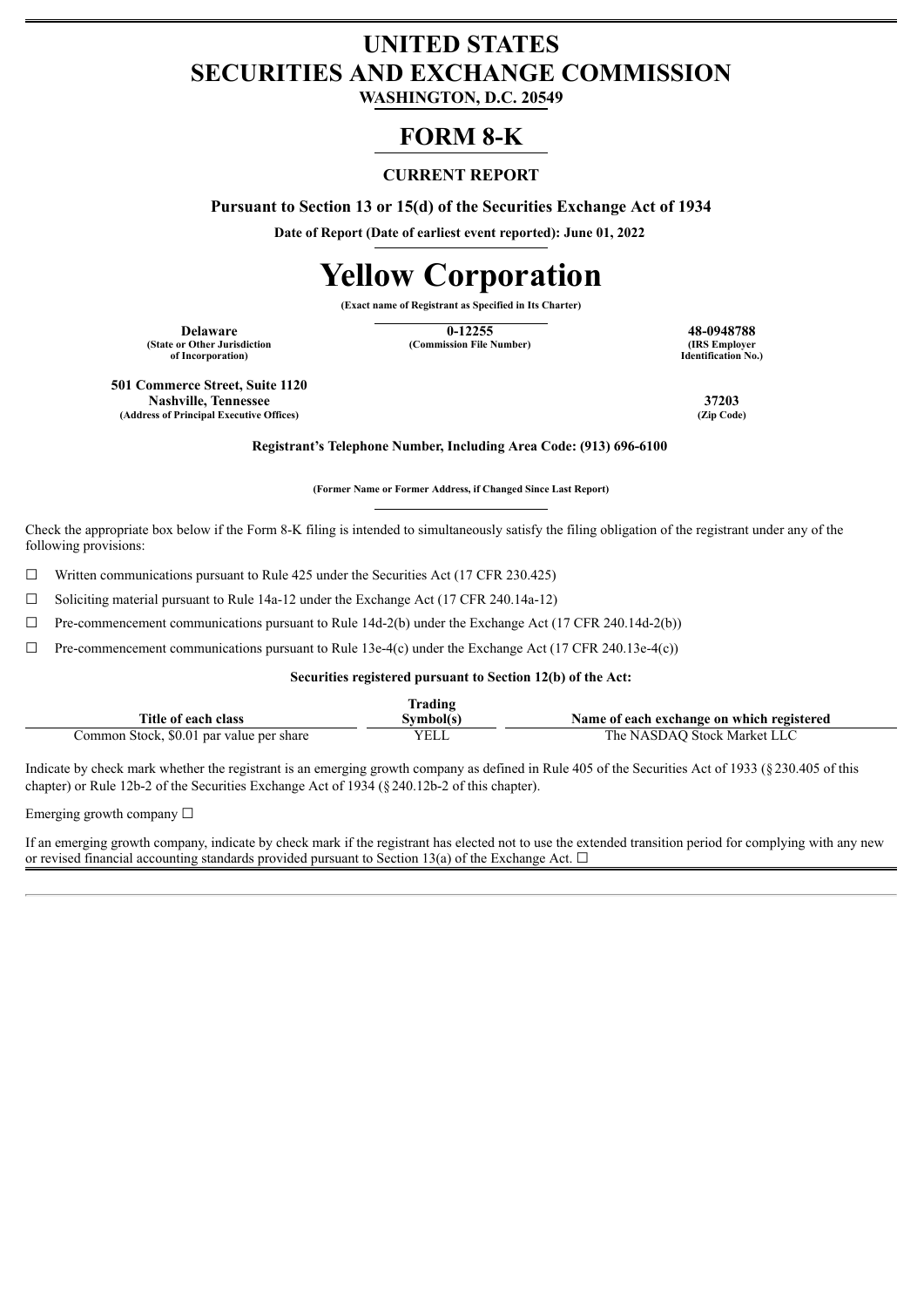#### **Item 5.07 Submission of Matters to a Vote of Security Holders**

The holders of our outstanding common stock and Series A Voting Preferred Stock voted together as a single class on all proposals at the Annual Meeting held June 1, 2022. Each share of common stock and Series A Voting Preferred Stock was entitled to one vote.

At the Annual Meeting, holders of our common stock and Series A Voting Preferred Stock voted on the following proposals:

#### *Proposal 1*

Each nominee under Proposal 1 was elected to the Board of Directors.

| <b>Director Nominees</b> | <b>Number of Votes For</b> | <b>Number of Votes Against</b> | <b>Abstentions</b> | <b>Broker Non-Votes</b> |
|--------------------------|----------------------------|--------------------------------|--------------------|-------------------------|
| Matthew A. Doheny        | 37,609,658                 | 666,122                        | 135,297            | 6,672,498               |
| Javier L. Evans          | 37,768,539                 | 508,748                        | 133,790            | 6,672,498               |
| Darren D. Hawkins        | 37,780,963                 | 580,478                        | 49,636             | 6,672,498               |
| James E. Hoffman         | 37,690,906                 | 648,581                        | 71,590             | 6,672,498               |
| Shaunna D. Jones         | 37,759,226                 | 584,150                        | 67,701             | 6,672,498               |
| Susana Martinez          | 37,643,340                 | 700,069                        | 67,668             | 6,672,498               |
| David S. McClimon        | 33,031,629                 | 5,329,920                      | 49,528             | 6,672,498               |
| Patricia M. Nazemetz     | 32,582,904                 | 5,761,904                      | 66,269             | 6,672,498               |
| Chris T. Sultemeier      | 37,586,017                 | 756,885                        | 68,175             | 6.672.498               |

*Proposal 2*

The appointment of KPMG LLP as our independent registered public accounting firm for 2022 was ratified.

| Number of Votes For | <b>Number of Votes Against</b> | <b>Number of Votes Abstaining</b> |
|---------------------|--------------------------------|-----------------------------------|
| 44,141,900          | 848.858                        | $92,81^{-}$                       |

#### *Proposal 3*

The advisory vote on named executive officer compensation was not approved.

| Number of Votes For | <b>Number of Votes Against</b> | <b>Number of Votes Abstaining</b> | <b>Broker Non-Votes</b> |
|---------------------|--------------------------------|-----------------------------------|-------------------------|
| 17.115.438          | 21,236,170                     | 59,469                            | .498                    |
|                     |                                |                                   |                         |